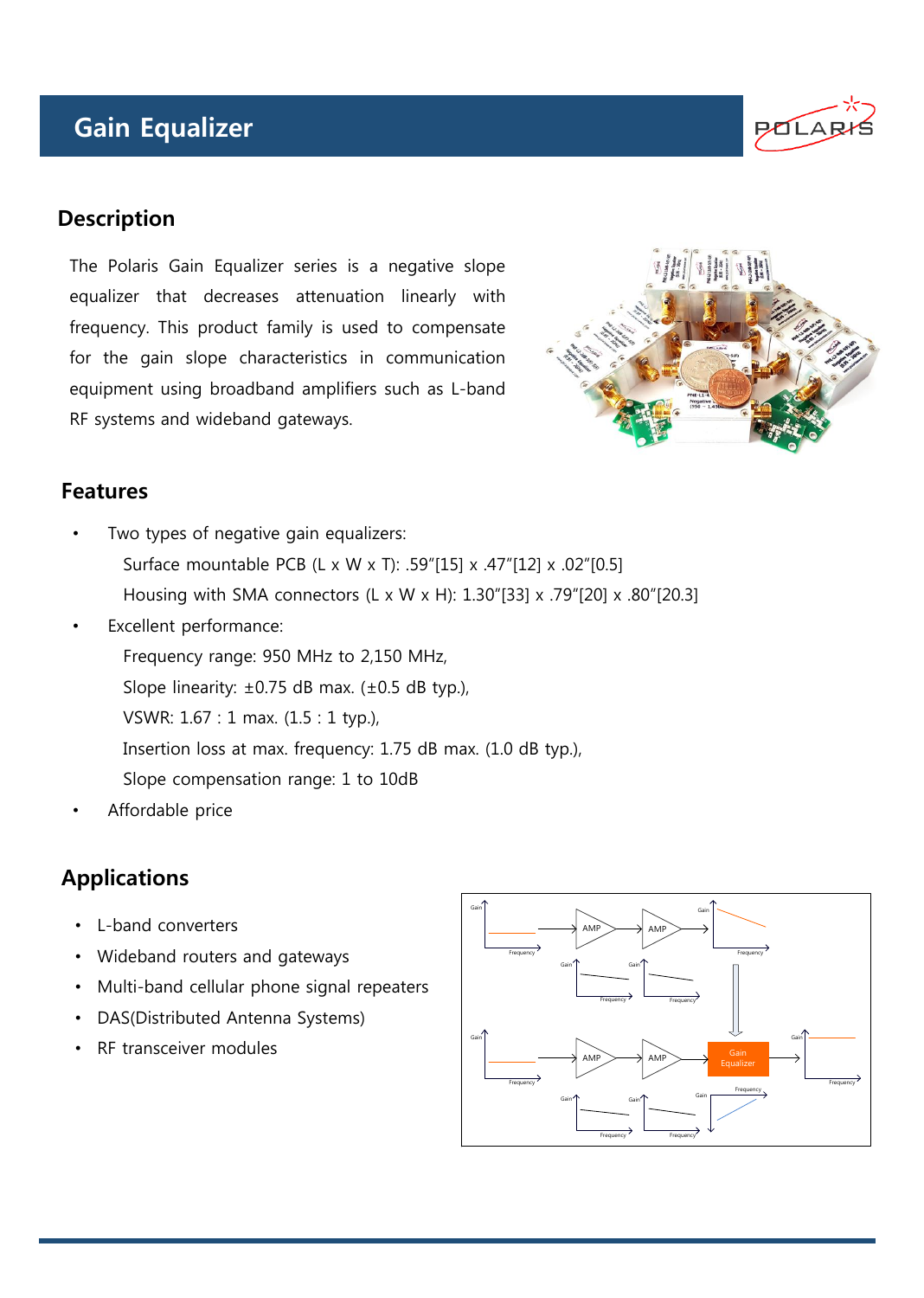

## Specifications

| Parameters                               | Specifications                                                  |                                                                               |
|------------------------------------------|-----------------------------------------------------------------|-------------------------------------------------------------------------------|
|                                          | Surface mountable PCB                                           | Housing with SMA connectors                                                   |
| Frequency Range                          | L-band                                                          | L-band                                                                        |
| Slope Shape                              | Negative Slope                                                  | Negative Slope                                                                |
| Insertion Loss at $F_{\text{max}}$ (MHz) | 1.5 dB (typ.), 1.75 dB (max.)                                   | 1.5 dB (typ.), $1.75$ dB (max.)                                               |
| Amplitude<br>(Slope Compensation Range)  | 1dB to 10dB<br>(Insertion Loss at $F_{max} - IL$ at $F_{min}$ ) | 1dB to 10dB<br>(Insertion Loss at $F_{\text{max}} - IL$ at $F_{\text{min}}$ ) |
| Slope Linearity                          | $\pm 0.5$ dB (typ.), $\pm 0.75$ dB (max.)                       | $\pm\pm0.5$ dB (typ.), $\pm0.75$ dB (max.)                                    |
| Input / Output VSWR                      | $1.5:1$ (typ.), $1.67:1$ (max.)                                 | $1.5:1$ (typ.), $1.67:1$ (max.)                                               |
| Impedance                                | 50 $\Omega$                                                     | 50 $\Omega$                                                                   |
| <b>RF</b> Connector                      | $\overline{\phantom{a}}$                                        | SMA (Jack or Plug)                                                            |
| Size $(L \times W \times H)$             | $.59$ "[15] x $.47$ "[12] x $.02$ "[0.5]                        | 1.30" [33] x .79" [20] x .80" [20.3]                                          |

Customizable. Please contact us for more details.

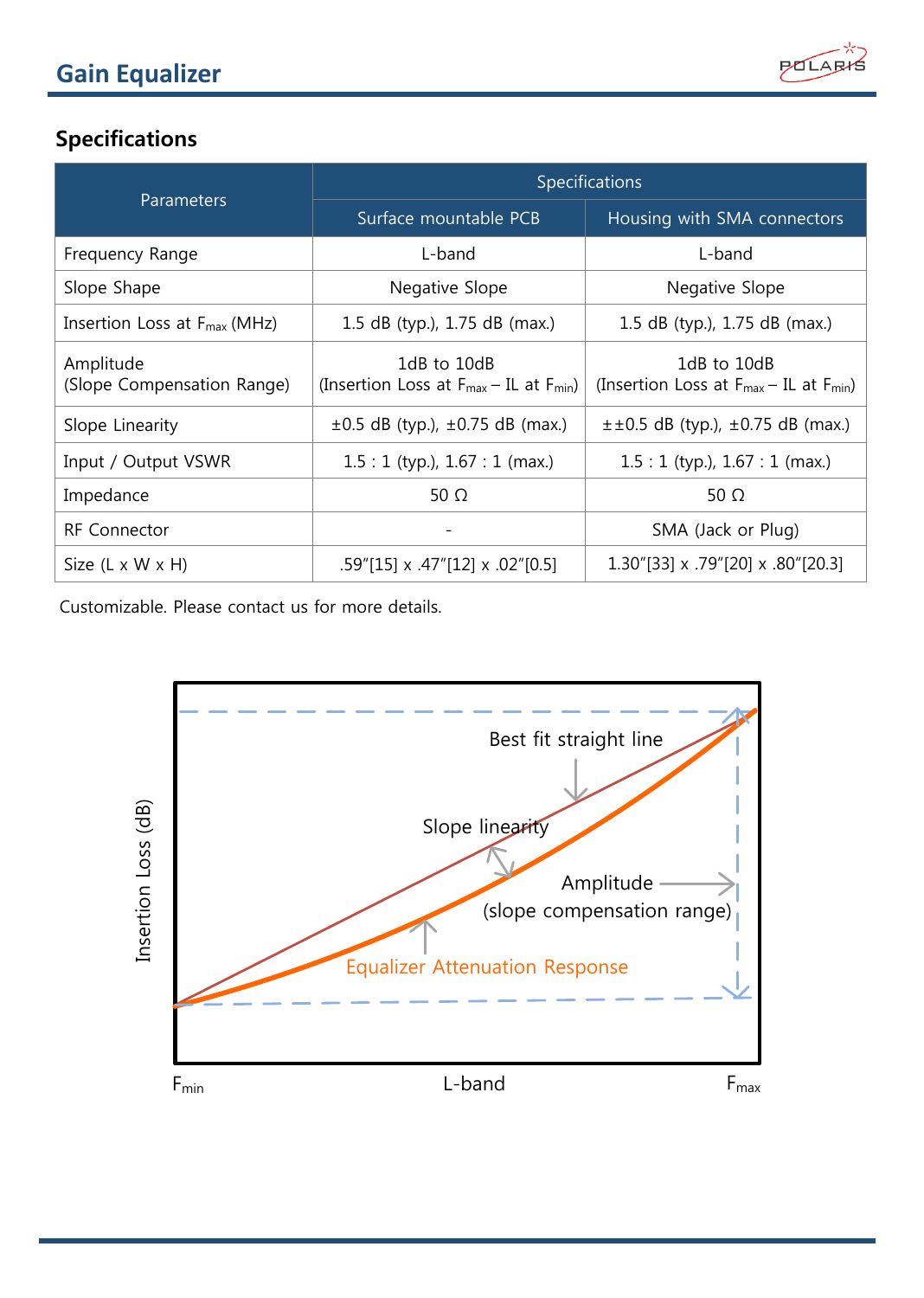

### Outline Drawing

Dimensions shown in brackets [ ] are in millimeters.



Housing with SMA connectors